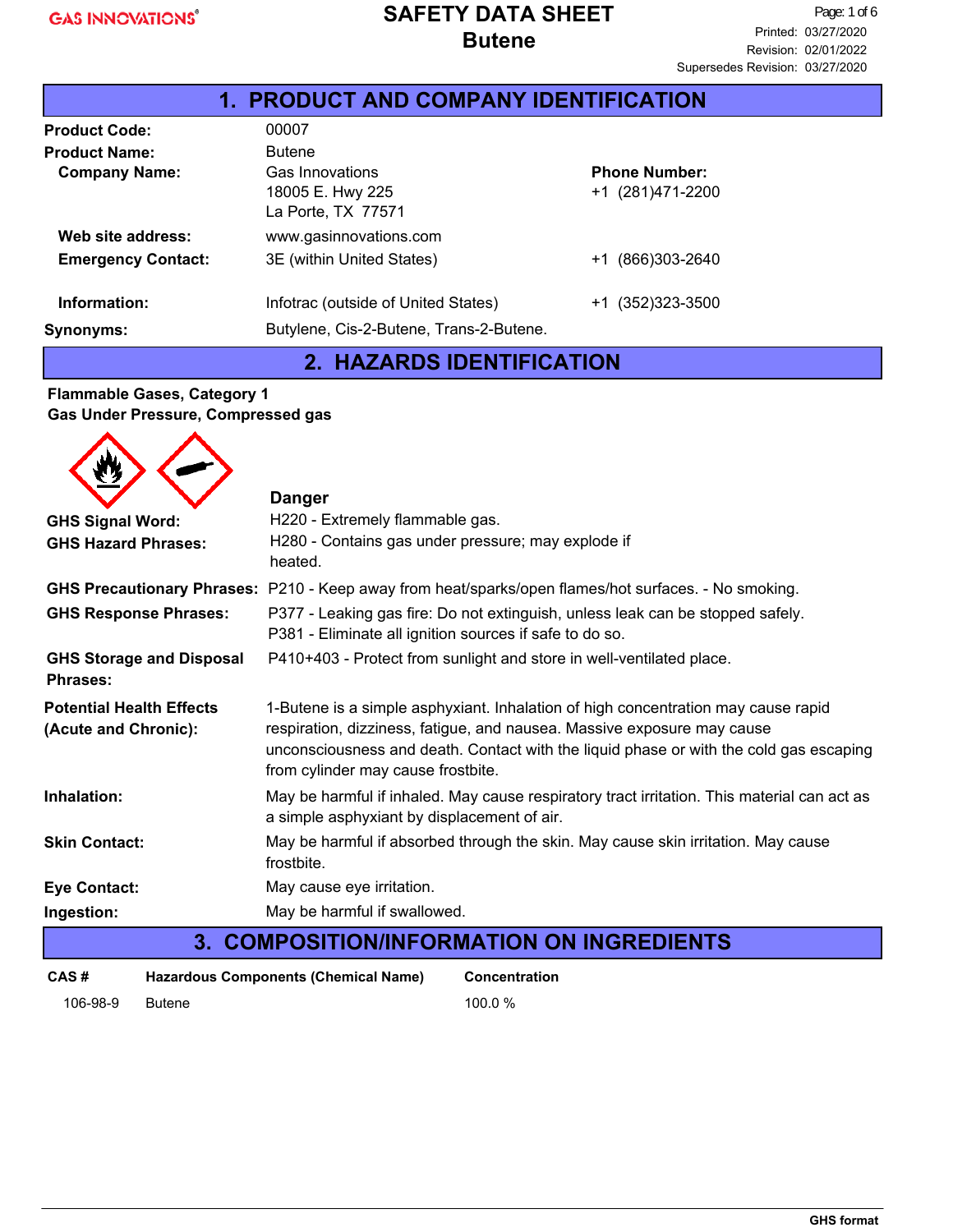|                                                                                                   | <b>4. FIRST AID MEASURES</b>                                                                                                                                                                                                                                                                                                                                                                                                                                                                                                                                                                                                                                                                                                                                                                                                                                                                              |  |  |  |  |  |
|---------------------------------------------------------------------------------------------------|-----------------------------------------------------------------------------------------------------------------------------------------------------------------------------------------------------------------------------------------------------------------------------------------------------------------------------------------------------------------------------------------------------------------------------------------------------------------------------------------------------------------------------------------------------------------------------------------------------------------------------------------------------------------------------------------------------------------------------------------------------------------------------------------------------------------------------------------------------------------------------------------------------------|--|--|--|--|--|
| <b>Emergency and First Aid</b>                                                                    | Consult a physician. Show this safety data sheet to the doctor in attendance. Move out of                                                                                                                                                                                                                                                                                                                                                                                                                                                                                                                                                                                                                                                                                                                                                                                                                 |  |  |  |  |  |
| <b>Procedures:</b>                                                                                | dangerous area.                                                                                                                                                                                                                                                                                                                                                                                                                                                                                                                                                                                                                                                                                                                                                                                                                                                                                           |  |  |  |  |  |
| In Case of Inhalation:                                                                            | If breathed in, move person into fresh air. If not breathing give artificial respiration,<br>preferably mouth-to-mouth. If breathing is difficult, give oxygen. Call a physician.                                                                                                                                                                                                                                                                                                                                                                                                                                                                                                                                                                                                                                                                                                                         |  |  |  |  |  |
| In Case of Skin Contact:                                                                          | Wash with soap and large quantities of water. Get medical attention immediately.                                                                                                                                                                                                                                                                                                                                                                                                                                                                                                                                                                                                                                                                                                                                                                                                                          |  |  |  |  |  |
| In Case of Eye Contact:                                                                           | Immediately flush eyes with plenty of water for at least 15 minutes. Hold eyelids apart<br>and flush eyes with plenty of water. After initial flushings, remove any contact lenses<br>and continue flushing for at least 15 minutes. Have eyes examined and tested by<br>medical personnel.                                                                                                                                                                                                                                                                                                                                                                                                                                                                                                                                                                                                               |  |  |  |  |  |
| In Case of Ingestion:                                                                             | Not expected to be a primary route of exposure.                                                                                                                                                                                                                                                                                                                                                                                                                                                                                                                                                                                                                                                                                                                                                                                                                                                           |  |  |  |  |  |
|                                                                                                   | <b>5. FIRE FIGHTING MEASURES</b>                                                                                                                                                                                                                                                                                                                                                                                                                                                                                                                                                                                                                                                                                                                                                                                                                                                                          |  |  |  |  |  |
| <b>Flash Pt:</b>                                                                                  | Method Used: Not Applicable<br>NA .                                                                                                                                                                                                                                                                                                                                                                                                                                                                                                                                                                                                                                                                                                                                                                                                                                                                       |  |  |  |  |  |
| <b>Explosive Limits:</b>                                                                          | UEL: 9.3 %(V)<br>LEL: $1.6\%$ (V)                                                                                                                                                                                                                                                                                                                                                                                                                                                                                                                                                                                                                                                                                                                                                                                                                                                                         |  |  |  |  |  |
| <b>Autoignition Pt:</b>                                                                           | 384 C (723 F)                                                                                                                                                                                                                                                                                                                                                                                                                                                                                                                                                                                                                                                                                                                                                                                                                                                                                             |  |  |  |  |  |
|                                                                                                   | Suitable Extinguishing Media: The only safe way to extinguish a 1-Butene fire is to stop the flow of gas. If the flow<br>cannot be stopped, let the fire burn out while cooling the cylinder and the surrounding<br>areas using a water spray.                                                                                                                                                                                                                                                                                                                                                                                                                                                                                                                                                                                                                                                            |  |  |  |  |  |
| <b>Fire Fighting Instructions:</b>                                                                | Personnel may have to wear approach-type protective suits and positive pressure<br>self-contained breathing apparatus. Firefighters' turnout gear may be inadequate.<br>Cylinders exposed to fire may rupture with violent force. Extinguish surrounding fire and<br>keep cylinders cool by applying water from a maximum possible distance with a water<br>spray. Flammable gases may spread from a spill after the fire is extinguished and be<br>subject to re-ignition.                                                                                                                                                                                                                                                                                                                                                                                                                               |  |  |  |  |  |
| <b>Flammable Properties and</b><br>Hazards:                                                       | High temperatures and fire conditions can result in the formation of carbon monoxide<br>and carbon dioxide.                                                                                                                                                                                                                                                                                                                                                                                                                                                                                                                                                                                                                                                                                                                                                                                               |  |  |  |  |  |
| <b>Hazardous Combustion</b><br><b>Products:</b>                                                   | High temperatures and fire conditions can result in the formation of carbon monoxide<br>and carbon dioxide.                                                                                                                                                                                                                                                                                                                                                                                                                                                                                                                                                                                                                                                                                                                                                                                               |  |  |  |  |  |
|                                                                                                   | 6. ACCIDENTAL RELEASE MEASURES: Steps to be Taken                                                                                                                                                                                                                                                                                                                                                                                                                                                                                                                                                                                                                                                                                                                                                                                                                                                         |  |  |  |  |  |
| <b>Protective Precautions,</b><br><b>Protective Equipment and</b><br><b>Emergency Procedures:</b> | Use proper personal protective equipment as indicated in Section 8.                                                                                                                                                                                                                                                                                                                                                                                                                                                                                                                                                                                                                                                                                                                                                                                                                                       |  |  |  |  |  |
| <b>Steps To Be Taken In Case</b><br><b>Material Is Released Or</b><br>Spilled:                    | Shut off all sources of ignition. Ventilate the area. For controlling larger flows,<br>personnel may have to wear approach-type protective suits and self-contained<br>breathing apparatus.                                                                                                                                                                                                                                                                                                                                                                                                                                                                                                                                                                                                                                                                                                               |  |  |  |  |  |
|                                                                                                   | <b>7. HANDLING AND STORAGE</b>                                                                                                                                                                                                                                                                                                                                                                                                                                                                                                                                                                                                                                                                                                                                                                                                                                                                            |  |  |  |  |  |
| <b>Precautions To Be Taken in</b><br>Handling:                                                    | Avoid inhalation of vapor or mist. Keep away from heat, sparks and flame. Keep away<br>from sources of ignition - No smoking. Use spark-proof tools and explosion proof<br>equipment. Use in a closed system. Secure the cylinder to prevent it from falling or being<br>knocked over. Install check valves or traps to prevent suckback to the cylinder. Ground<br>all lines and equipment. Leak check the lines and equipment. Have an emergency plan<br>covering steps to be taken in the event of an accidental release.<br>Wear leather safety gloves and safety shoes when handling cylinders. Protect cylinders<br>from physical damage; do not drag, roll, slide or drop. While moving cylinder, always<br>keep in place removable valve cover. Never attempt to lift a cylinder by its cap; the cap<br>is intended solely to protect the valve. When moving cylinders, even for short distances, |  |  |  |  |  |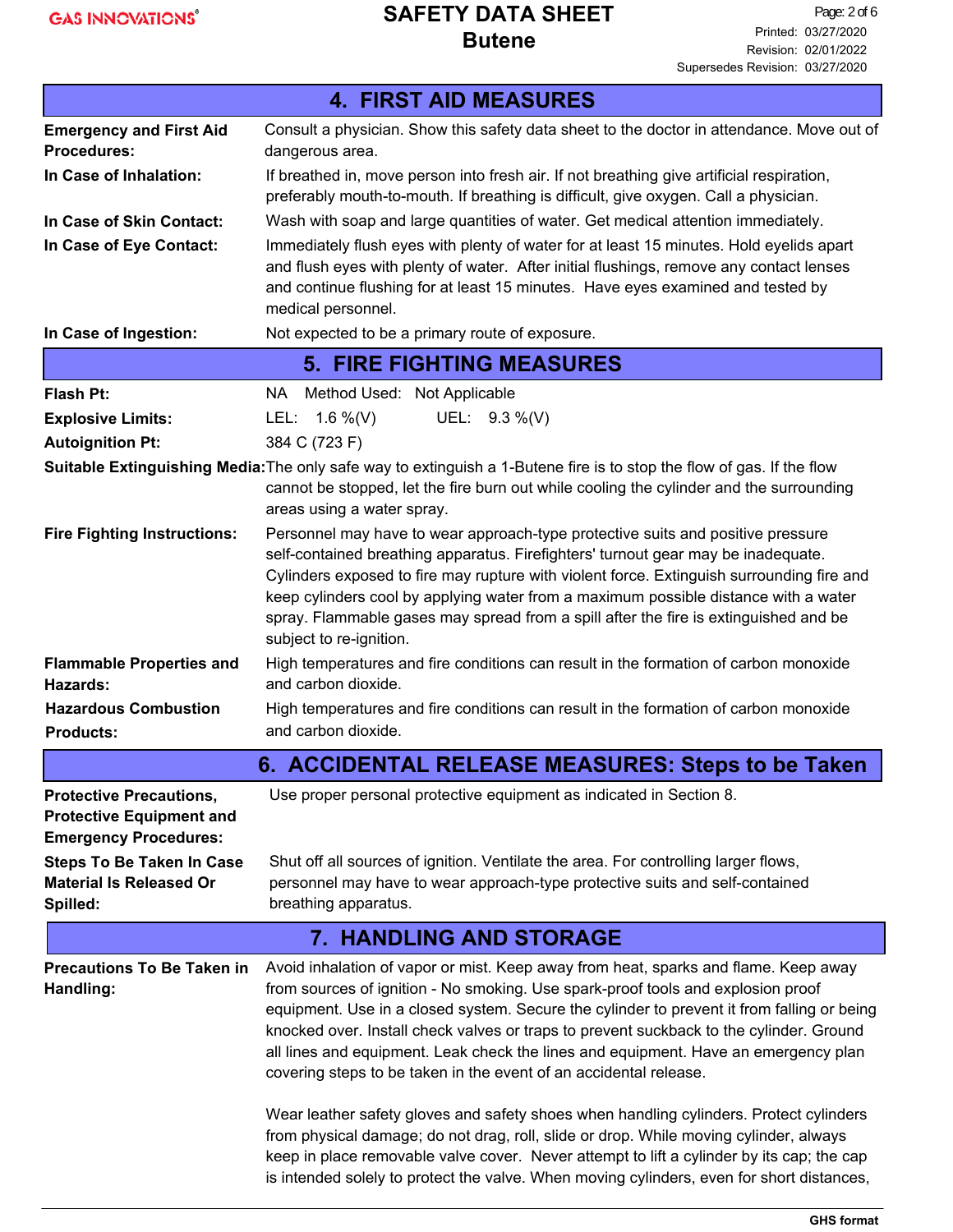|  | <b>GAS INNOVATIONS®</b> |
|--|-------------------------|
|  |                         |

|                                               | use a cart (trolley, hand truck, etc.) designed to transport cylinders. Never insert an<br>object (e.g., wrench, screwdriver, pry bar) into cap openings; doing so may damage the<br>valve and cause a leak. Use an adjustable strap wrench to remove over-tight or rusted<br>caps. Slowly open the valve. If the valve is hard to open, discontinue use and contact<br>your supplier. Close the container valve after each use; keep closed even when empty.<br>Never apply flame or localized heat directly to any part of the container. High<br>temperatures may damage the container and could cause the pressure relief device to<br>fail prematurely, venting the container contents. |
|-----------------------------------------------|----------------------------------------------------------------------------------------------------------------------------------------------------------------------------------------------------------------------------------------------------------------------------------------------------------------------------------------------------------------------------------------------------------------------------------------------------------------------------------------------------------------------------------------------------------------------------------------------------------------------------------------------------------------------------------------------|
| <b>Precautions To Be Taken in</b><br>Storing: | Cylinders should be stored and used in dry, well-ventilated areas away from sources of<br>heat or ignition. Store away from oxidizers.                                                                                                                                                                                                                                                                                                                                                                                                                                                                                                                                                       |
| <b>Other Precautions:</b>                     | When handling product under pressure, use piping and equipment adequately designed<br>to withstand the pressures to be encountered. Never work on a pressurized system. Use<br>a back flow preventive device in the piping. Gases can cause rapid suffocation because<br>of oxygen deficiency; store and use with adequate ventilation. If a leak occurs, close the<br>container valve and blow down the system in a safe and environmentally correct manner<br>in compliance with all international, federal/national, state/provincial, and local laws; then<br>repair the leak. Never place a container where it may become part of an electrical circuit.                                |

| 8. EXPOSURE CONTROLS/PERSONAL PROTECTION           |                                                         |                                                                                                                                                                                                                                  |                  |                                                                                                                                                              |                     |  |  |
|----------------------------------------------------|---------------------------------------------------------|----------------------------------------------------------------------------------------------------------------------------------------------------------------------------------------------------------------------------------|------------------|--------------------------------------------------------------------------------------------------------------------------------------------------------------|---------------------|--|--|
| CAS#                                               | <b>Partial Chemical Name</b>                            |                                                                                                                                                                                                                                  | <b>OSHA TWA</b>  | <b>ACGIH TWA</b>                                                                                                                                             | <b>Other Limits</b> |  |  |
| 106-98-9                                           | <b>Butene</b>                                           |                                                                                                                                                                                                                                  | No data.         | No data.                                                                                                                                                     | No data.            |  |  |
| <b>Respiratory Equipment</b><br>(Specify Type):    |                                                         | Positive pressure self-contained breathing apparatus (SCBA) should be worn if it is<br>suspected that 1-butene is in the air. Gas displaces the air and causes a deficiency of<br>oxygen and the possibility of asphyxiation.    |                  |                                                                                                                                                              |                     |  |  |
| <b>Eye Protection:</b>                             |                                                         | Wear safety glasses when handling cylinders; vapor-proof goggles and a face shield<br>during cylinder change out or whenever contact with product is possible. Select eye<br>protection in accordance with OSHA 29 CFR 1910.133. |                  |                                                                                                                                                              |                     |  |  |
| <b>Protective Gloves:</b>                          |                                                         |                                                                                                                                                                                                                                  |                  | Wear appropriate protective gloves to prevent skin exposure.                                                                                                 |                     |  |  |
|                                                    | <b>Other Protective Clothing:</b>                       | Not required under normal use conditions.                                                                                                                                                                                        |                  |                                                                                                                                                              |                     |  |  |
| <b>Engineering Controls</b><br>(Ventilation etc.): |                                                         |                                                                                                                                                                                                                                  |                  | Use explosion-proof ventilation equipment. Facilities storing or utilizing this material<br>should be equipped with an eyewash facility and a safety shower. |                     |  |  |
|                                                    | Work/Hygienic/Maintenance                               |                                                                                                                                                                                                                                  |                  | Handle in accordance with good industrial hygiene and safety practice. Wash hands                                                                            |                     |  |  |
| <b>Practices:</b>                                  |                                                         | before breaks and at the end of workday.                                                                                                                                                                                         |                  |                                                                                                                                                              |                     |  |  |
|                                                    |                                                         |                                                                                                                                                                                                                                  |                  | <b>9. PHYSICAL AND CHEMICAL PROPERTIES</b>                                                                                                                   |                     |  |  |
| <b>Physical States:</b>                            |                                                         | [ ] Liquid<br>$[X]$ Gas                                                                                                                                                                                                          | [ ] Solid        |                                                                                                                                                              |                     |  |  |
| <b>Appearance and Odor:</b>                        |                                                         | Appearance: colorless.                                                                                                                                                                                                           |                  |                                                                                                                                                              |                     |  |  |
|                                                    | Specific Volume: 0.418 m3/kg, 6.7ft3/lb @ 1 atm, 21.1C. |                                                                                                                                                                                                                                  |                  |                                                                                                                                                              |                     |  |  |
| pH:                                                |                                                         | <b>NA</b>                                                                                                                                                                                                                        |                  |                                                                                                                                                              |                     |  |  |
| <b>Freezing Point:</b>                             |                                                         | $-185$ C ( $-302$ F)                                                                                                                                                                                                             |                  |                                                                                                                                                              |                     |  |  |
|                                                    | $-6.50$ C (20.3 F)<br><b>Boiling Point:</b>             |                                                                                                                                                                                                                                  |                  |                                                                                                                                                              |                     |  |  |
| <b>Flash Pt:</b>                                   | NA .<br>Method Used: Not Applicable                     |                                                                                                                                                                                                                                  |                  |                                                                                                                                                              |                     |  |  |
|                                                    | <b>NA</b><br><b>Evaporation Rate:</b>                   |                                                                                                                                                                                                                                  |                  |                                                                                                                                                              |                     |  |  |
| Flammability (solid, gas):                         |                                                         | No data available.                                                                                                                                                                                                               |                  |                                                                                                                                                              |                     |  |  |
| <b>Explosive Limits:</b>                           |                                                         | LEL: $1.6\%$ (V)                                                                                                                                                                                                                 | UEL: $9.3\%$ (V) |                                                                                                                                                              |                     |  |  |
| $mm Hg$ :                                          | Vapor Pressure (vs. Air or                              | 23.5 PSI at 21.1 C (70.0 F)                                                                                                                                                                                                      |                  |                                                                                                                                                              |                     |  |  |
|                                                    | Vapor Density (vs. Air = 1):                            | <b>NA</b>                                                                                                                                                                                                                        |                  |                                                                                                                                                              |                     |  |  |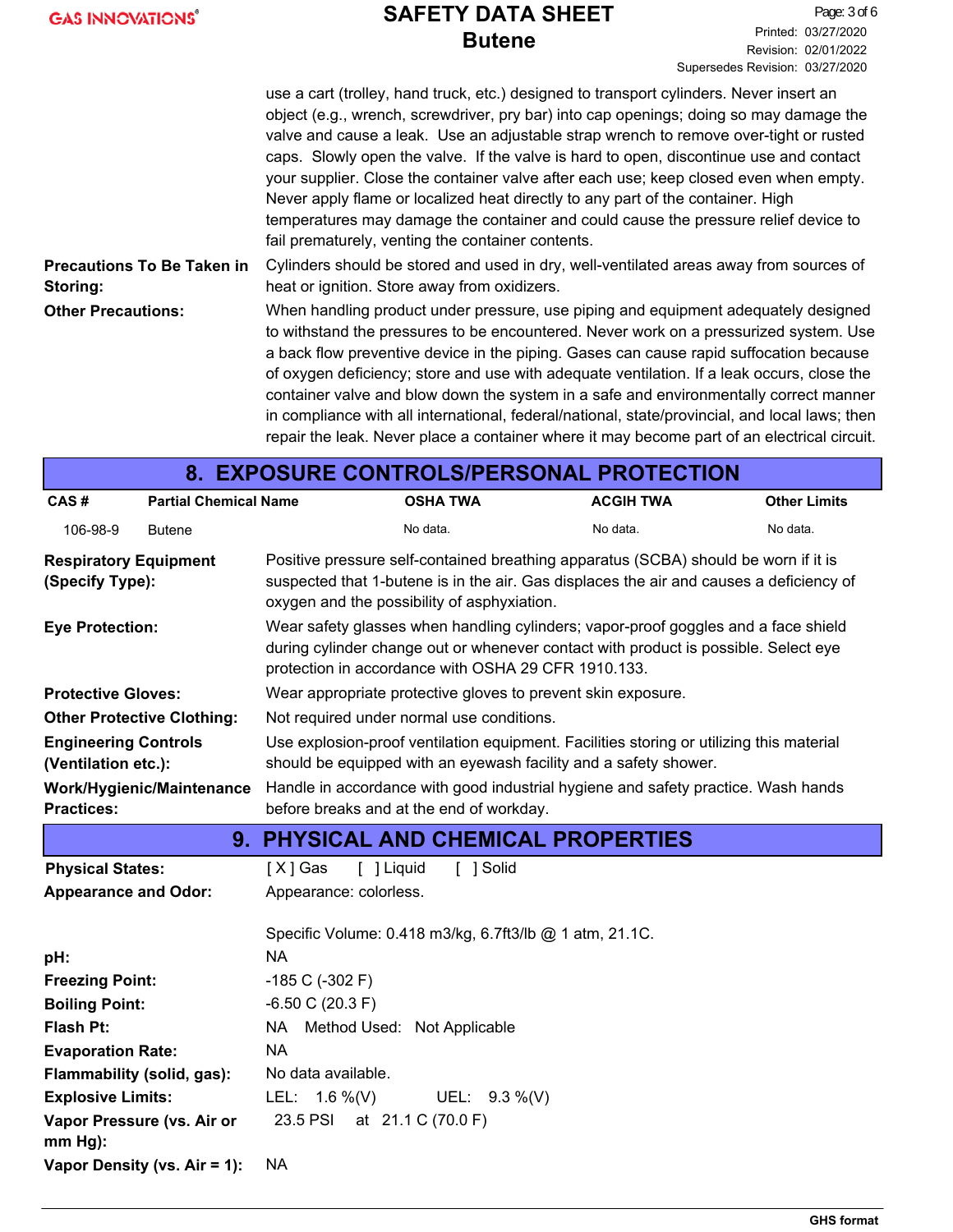Page: 4 of 6 Printed: 03/27/2020 Revision: 02/01/2022 Supersedes Revision: 03/27/2020

| Specific Gravity (Water = 1):               | NA.           |        |                                    |
|---------------------------------------------|---------------|--------|------------------------------------|
| Density:                                    |               |        | 2.0 - $@$ 1 atm at 20.0 C (68.0 F) |
| <b>Bulk density:</b>                        | NA.           |        |                                    |
| <b>Solubility in Water:</b>                 | Negligible    |        |                                    |
| <b>Saturated Vapor</b>                      | NA.           |        |                                    |
| <b>Concentration:</b>                       |               |        |                                    |
| <b>Octanol/Water Partition</b>              | NA.           |        |                                    |
| Coefficient:                                |               |        |                                    |
| <b>Percent Volatile:</b>                    | NA.           |        |                                    |
| VOC / Volume:                               | NA.           |        |                                    |
| HAP / Volume:                               | NA            |        |                                    |
| <b>Autoignition Pt:</b>                     | 384 C (723 F) |        |                                    |
| <b>Decomposition Temperature: NA</b>        |               |        |                                    |
| <b>Viscosity:</b>                           | NA.           |        |                                    |
| <b>Particle Size:</b>                       | NA            |        |                                    |
| <b>Heat Value:</b>                          | NA            |        |                                    |
| <b>Corrosion Rate:</b>                      | NA            |        |                                    |
| <b>Molecular Formula &amp; Weight: C4H8</b> |               | 56.108 |                                    |

|                                                                      | <b>10. STABILITY AND REACTIVITY</b>                                                                                                    |  |  |  |  |
|----------------------------------------------------------------------|----------------------------------------------------------------------------------------------------------------------------------------|--|--|--|--|
| <b>Reactivity:</b>                                                   | High temperatures and fire conditions can result in the formation of carbon monoxide<br>and carbon dioxide.                            |  |  |  |  |
| Stability:                                                           | Unstable [ ] Stable [X]                                                                                                                |  |  |  |  |
| <b>Conditions To Avoid -</b><br>Instability:                         | Heat, flames and sparks. No smoking.                                                                                                   |  |  |  |  |
| <b>Incompatibility - Materials To Oxidizing materials.</b><br>Avoid: |                                                                                                                                        |  |  |  |  |
| <b>Byproducts:</b>                                                   | Hazardous Decomposition or High temperatures and fire conditions can result in the formation of carbon monoxide<br>and carbon dioxide. |  |  |  |  |
| <b>Possibility of Hazardous</b><br><b>Reactions:</b>                 | Will not occur $\lceil \quad \rceil$<br>Will occur [ $X$ ]                                                                             |  |  |  |  |
| <b>Conditions To Avoid -</b><br><b>Hazardous Reactions:</b>          | No data available.                                                                                                                     |  |  |  |  |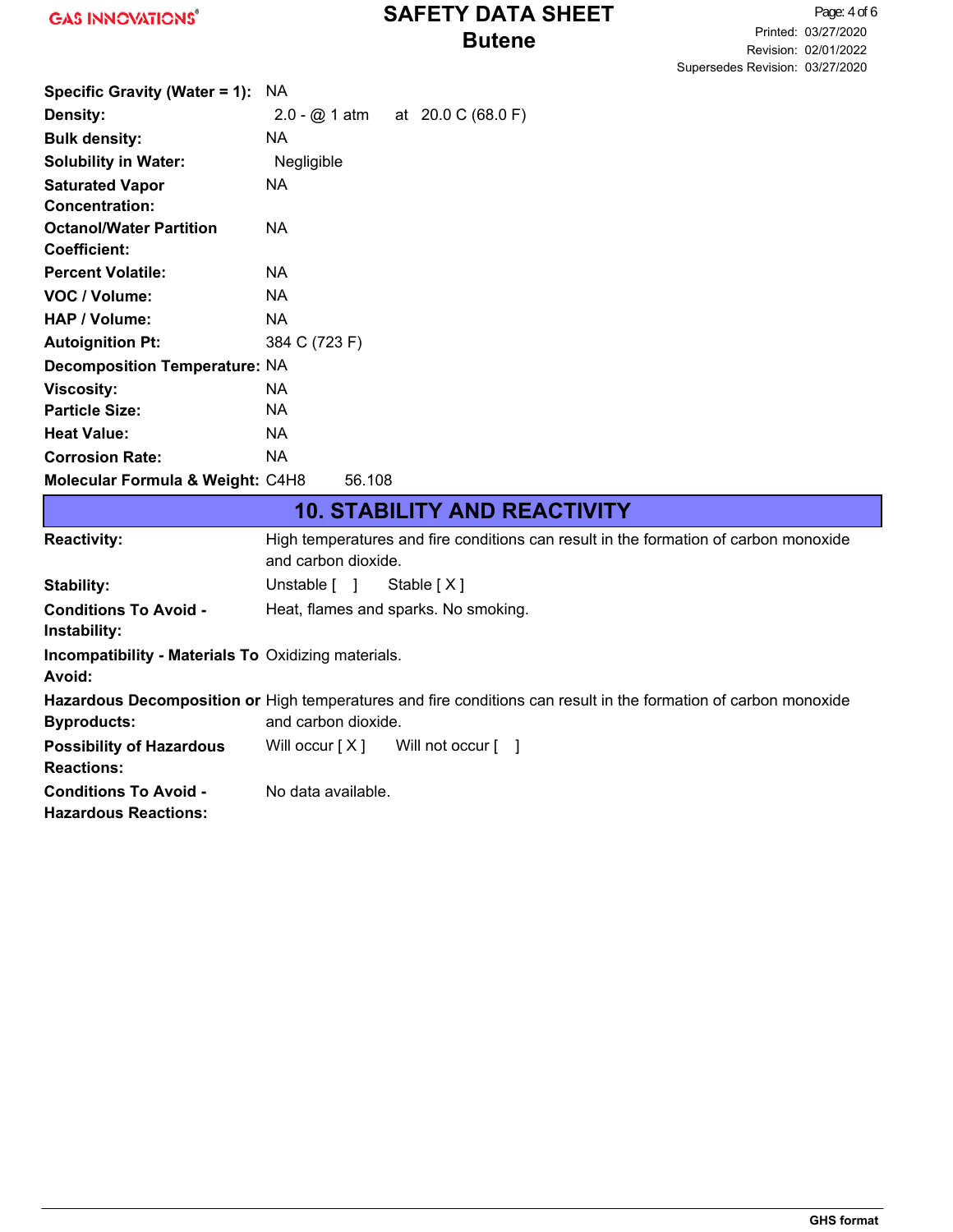|                                                                                                                                                                         |                                                                                                                                                                                                                                                  | <b>11. TOXICOLOGICAL INFORMATION</b>                                                                                                                                                                                           |                     |                                                                                                                                                                                                                                                                                                               |                           |                    |             |
|-------------------------------------------------------------------------------------------------------------------------------------------------------------------------|--------------------------------------------------------------------------------------------------------------------------------------------------------------------------------------------------------------------------------------------------|--------------------------------------------------------------------------------------------------------------------------------------------------------------------------------------------------------------------------------|---------------------|---------------------------------------------------------------------------------------------------------------------------------------------------------------------------------------------------------------------------------------------------------------------------------------------------------------|---------------------------|--------------------|-------------|
| <b>Toxicological Information:</b>                                                                                                                                       |                                                                                                                                                                                                                                                  | Epidemiology: No information available.<br>Teratogenicity: No information available.<br>Reproductive Effects: No information available.<br>Mutagenicity: No information available.<br>Neurotoxicity: No information available. |                     |                                                                                                                                                                                                                                                                                                               |                           |                    |             |
| Carcinogenicity:                                                                                                                                                        |                                                                                                                                                                                                                                                  | NTP? No                                                                                                                                                                                                                        | IARC Monographs? No |                                                                                                                                                                                                                                                                                                               | <b>OSHA Regulated? No</b> |                    |             |
| CAS#                                                                                                                                                                    |                                                                                                                                                                                                                                                  | <b>Hazardous Components (Chemical Name)</b>                                                                                                                                                                                    |                     | <b>NTP</b>                                                                                                                                                                                                                                                                                                    | <b>IARC</b>               | <b>ACGIH</b>       | <b>OSHA</b> |
| 106-98-9                                                                                                                                                                | <b>Butene</b>                                                                                                                                                                                                                                    |                                                                                                                                                                                                                                |                     | n.a.                                                                                                                                                                                                                                                                                                          | n.a.                      | n.a.               | n.a.        |
|                                                                                                                                                                         |                                                                                                                                                                                                                                                  | <b>12. ECOLOGICAL INFORMATION</b>                                                                                                                                                                                              |                     |                                                                                                                                                                                                                                                                                                               |                           |                    |             |
| <b>General Ecological</b><br>Information:                                                                                                                               |                                                                                                                                                                                                                                                  | Environmental: No information available.<br>Physical: No information available.                                                                                                                                                |                     |                                                                                                                                                                                                                                                                                                               |                           |                    |             |
| <b>Results of PBT and vPvB</b><br>assessment:                                                                                                                           |                                                                                                                                                                                                                                                  | No data available.                                                                                                                                                                                                             |                     |                                                                                                                                                                                                                                                                                                               |                           |                    |             |
| <b>Persistence and</b><br>Degradability:                                                                                                                                |                                                                                                                                                                                                                                                  | No data available.                                                                                                                                                                                                             |                     |                                                                                                                                                                                                                                                                                                               |                           |                    |             |
| <b>Bioaccumulative Potential:</b>                                                                                                                                       |                                                                                                                                                                                                                                                  | No data available.                                                                                                                                                                                                             |                     |                                                                                                                                                                                                                                                                                                               |                           |                    |             |
| <b>Mobility in Soil:</b>                                                                                                                                                |                                                                                                                                                                                                                                                  | No data available.                                                                                                                                                                                                             |                     |                                                                                                                                                                                                                                                                                                               |                           |                    |             |
|                                                                                                                                                                         |                                                                                                                                                                                                                                                  | <b>13. DISPOSAL CONSIDERATIONS</b>                                                                                                                                                                                             |                     |                                                                                                                                                                                                                                                                                                               |                           |                    |             |
|                                                                                                                                                                         | Do not attempt to dispose of residual or unused quantities. Return container to supplier.<br><b>Waste Disposal Method:</b><br>Dispose of contents and containers in accordance with local, regional, national, and<br>international regulations. |                                                                                                                                                                                                                                |                     |                                                                                                                                                                                                                                                                                                               |                           |                    |             |
|                                                                                                                                                                         |                                                                                                                                                                                                                                                  | <b>14. TRANSPORT INFORMATION</b>                                                                                                                                                                                               |                     |                                                                                                                                                                                                                                                                                                               |                           |                    |             |
|                                                                                                                                                                         | <b>LAND TRANSPORT (US DOT):</b>                                                                                                                                                                                                                  |                                                                                                                                                                                                                                |                     |                                                                                                                                                                                                                                                                                                               |                           |                    |             |
| <b>DOT Proper Shipping Name:</b><br>Butylene.<br><b>DOT Hazard Class:</b><br>2.1<br><b>FLAMMABLE GAS</b><br><b>UN1012</b><br><b>UN/NA Number:</b><br><b>LAMMABLE GA</b> |                                                                                                                                                                                                                                                  |                                                                                                                                                                                                                                |                     |                                                                                                                                                                                                                                                                                                               |                           |                    |             |
|                                                                                                                                                                         |                                                                                                                                                                                                                                                  | <b>15. REGULATORY INFORMATION</b>                                                                                                                                                                                              |                     |                                                                                                                                                                                                                                                                                                               |                           |                    |             |
| CAS#<br>106-98-9                                                                                                                                                        | <b>Butene</b>                                                                                                                                                                                                                                    | EPA SARA (Superfund Amendments and Reauthorization Act of 1986) Lists<br><b>Hazardous Components (Chemical Name)</b>                                                                                                           | S. 302 (EHS)<br>No  |                                                                                                                                                                                                                                                                                                               | S. 304 RQ<br>No.          | S. 313 (TRI)<br>No |             |
| CAS#<br>106-98-9                                                                                                                                                        | <b>Butene</b>                                                                                                                                                                                                                                    | <b>Hazardous Components (Chemical Name)</b>                                                                                                                                                                                    |                     | <b>Other US EPA or State Lists</b><br>TSCA: Yes - Inventory; CA PROP.65: No; CA TAC, Title 8:<br>No; MA Oil/HazMat: Yes; MI CMR, Part 5: No; NC TAP: No;<br>NJ EHS: Yes - 3600; NY Part 597: No; PA HSL: Yes - 1; SC                                                                                          |                           |                    |             |
| CAS#<br>106-98-9                                                                                                                                                        | <b>Butene</b>                                                                                                                                                                                                                                    | <b>Hazardous Components (Chemical Name)</b>                                                                                                                                                                                    | (P)                 | TAP: No; WI Air: No<br><b>International Regulatory Lists</b><br>Canadian DSL: Yes; Canadian NDSL: No; Mexico INSQ: Yes;<br>Australia ICS: Yes; New Zealand IOC: Yes; China IECSC:<br>Yes; Japan ENCS: Yes - 9-1697; Korea ECL: Yes - KE-03887;<br>Philippines ICCS: Yes; REACH: Yes - 01-2119456615-34: Full, |                           |                    |             |